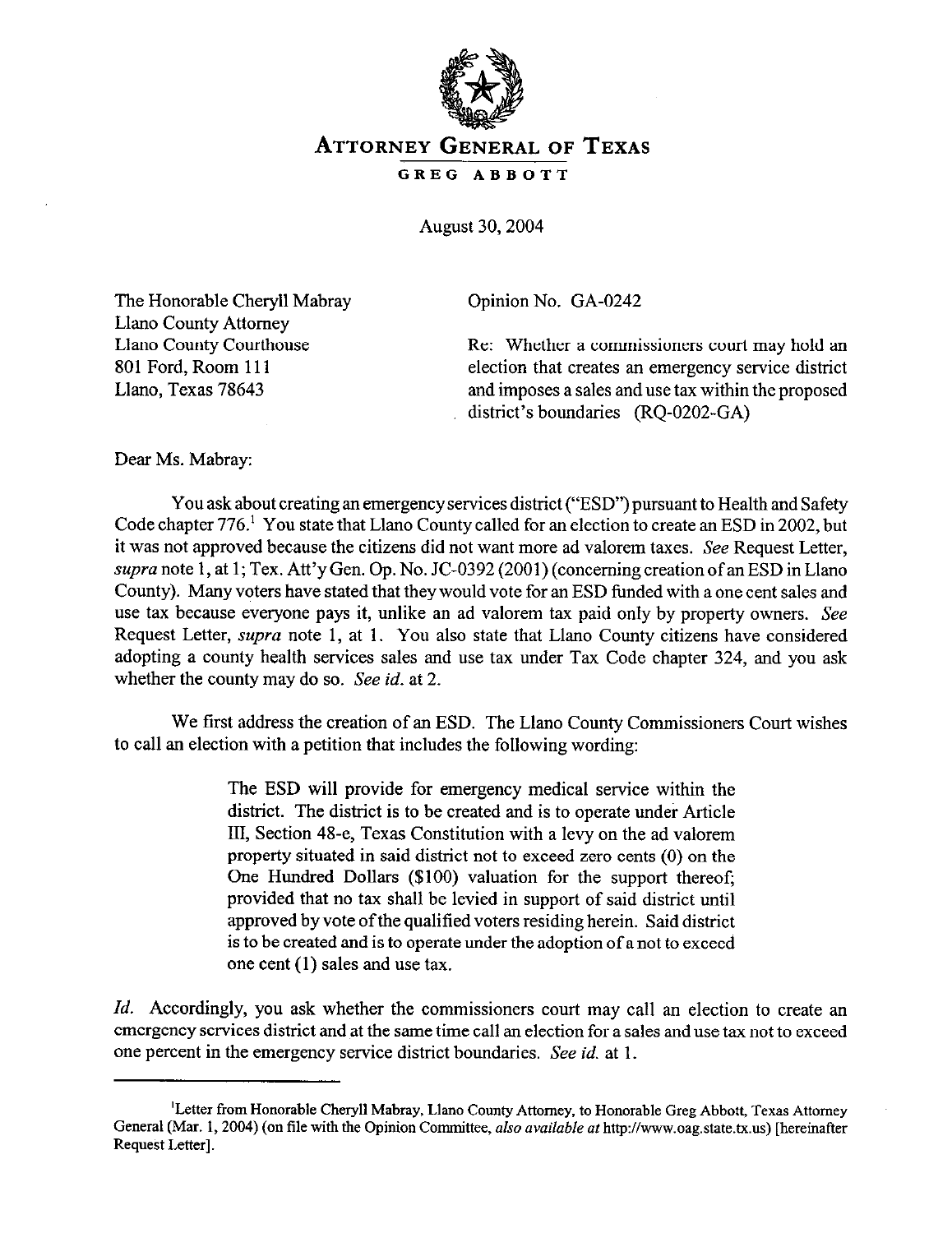Texas Constitution article III, section 48-e, provides for establishing ESDs as follows:

Laws may be enacted to provide for the establishment and creation of special districts to provide emergency services and to authorize the commissioners courts of participating counties to levy a tax on the ad valorem property situated in said districts not to exceed Ten Cents  $(10¢)$  on the One Hundred Dollars  $(100.00)$ valuation for the support thereof; provided that no tax shall be levied in support of said districts until approved by a vote of the qualified voters residing therein. Such a district may provide emergency medical services, emergency ambulance services, rural fire prevention and control services, or other emergency services authorized by the Legislature.

TEX. CONST. art. III, § 48-e (added Nov. 3, 1987; amended Nov. 2, 1999). Pursuant to section 48-e, the legislature adopted Health and Safety Code chapter 776, authorizing the creation of ESDs in counties with a population of 125,000 or less. See TEX. HEALTH & SAFETY CODE ANN. § 776.003 (Vernon 2003); see also *id.* ch. 775 (Vernon 2003 & Supp. 2004) (authorizing the creation of ESDs without a population restriction). Llano County has a population of approximately 17,500 persons. See Request Letter, supra note 1, at 1.'

To create an ESD located wholly within Llano County pursuant to chapter 776, "a petition signed by at least 100 qualified voters who own taxable real property in the proposed district must be filed with the county judge." See TEX. HEALTH & SAFETY CODE ANN. § 776.011(a) (Vernon 2003). The petition must show "that the district is to be created and is to operate under Article III, Section 48-e," the proposed district's name and boundaries, the services it will provide, that its creation complies with Health and Safety Code section 776.021, which pertains to overlapping districts, and certain information pertaining to the petitioners. *Id.* § 776.013. After the county judge receives the petition and tiles it with the county clerk, the commissioners court schedules a hearing to consider the petition. See *id.* 5 776.015(a)-(b).

Notice of the hearing must state, among other things, that the district is to be created and operate under Texas Constitution article III, section 48-e, the name of the proposed district, and its boundaries and functions. See *id.* § 776.015(c). At the hearing, the commissioners court "shall consider the petition and each issue relating to the creation of the district," and any interested person may appear "to support or oppose creation ofthe district." *Id. 5* 776.016(a)-(b). "If after the hearing the commissioners court finds that the proposed district is feasible, will benefit the territory in the district, will secure the public safety, welfare, and convenience, and will aid in conserving the real property or natural resources . . . , the commissioners court shall grant the petition and fix the district's boundaries." *Id.* 8 776.017(a). On granting a petition, the commissioners court "shall order an election to confirm the district's creation and authorize the levy of a tax not to exceed the rate allowed by Section 48-e, Article III, Texas Constitution." *Id.* 776.019(a). "If a majority of the votes

<sup>&#</sup>x27;See U.S. Census Bureau, Texas QuickFacts Llano County, *nvailoble* at http://quickfacts.census.gov/qfd/states /48/48299.html (visited July 29, 2004).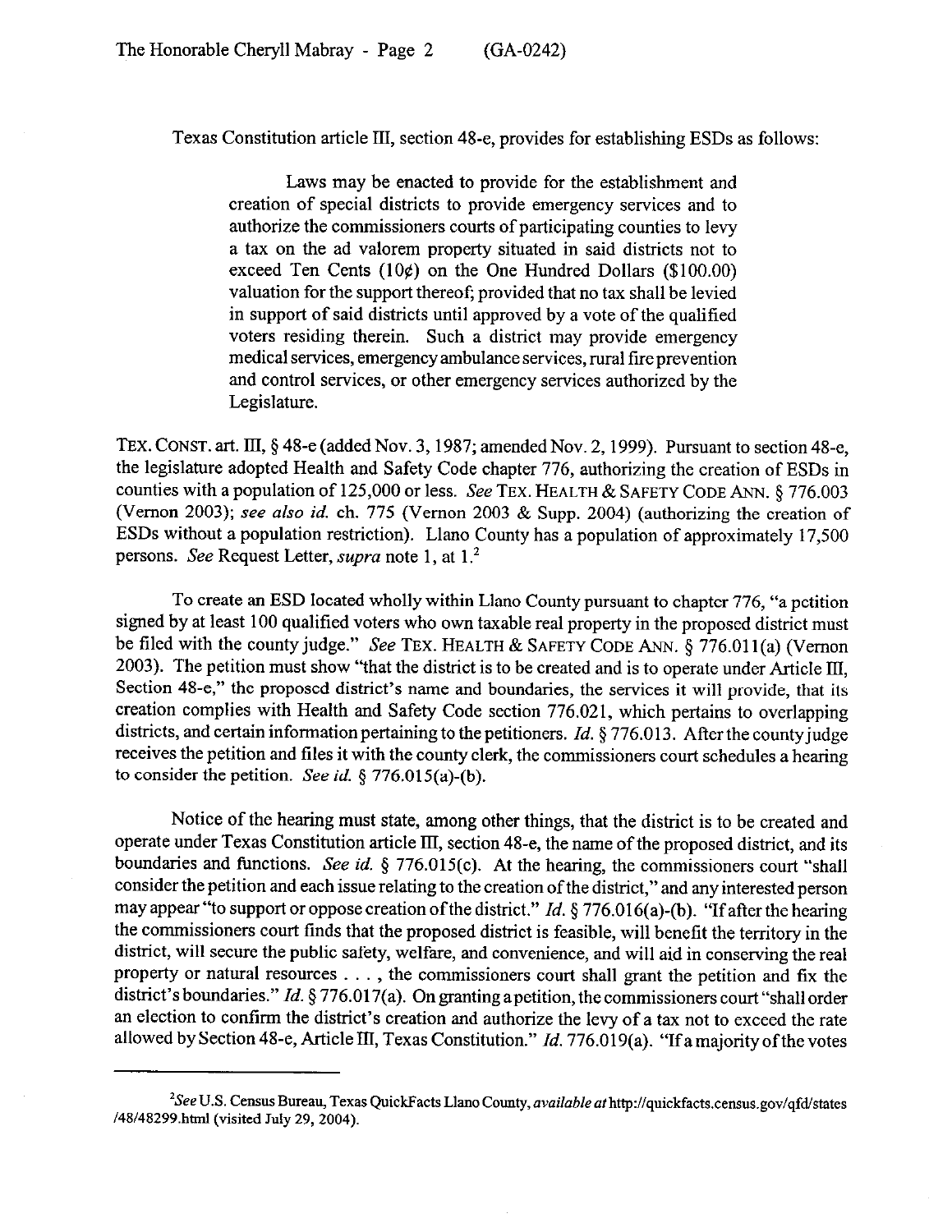cast in the election favor confirmation, the district is created." *Id.* 776.020(a). The commissioners court of a county in which a single-county district is located appoints a five-member board of emergency commissioners to serve as the district's governing body. See *id. 5* 776.033(a) (Vernon Supp. 2004).

Attorney General Opinion JM-1010 addressed legislation implementing Texas Constitution article III, section 48-e. The commissioners court, acting under the predecessor of Health and Safety Code chapter 775, wished to limit the tax to be levied in support of an ESD to a maximum rate of six cents per \$100 valuation and to provide for that amount in the election order. See Tex. Att'y Gen. Op. No. JM-1010 (1989) at 1 (addressing former article 235la-8, Revised Civil Statutes). The statute stated that "the commissioners court shall call an election to confirm the organization and authorize the levy of an ad valorem tax in an amount not to exceed ten cents on the \$100 valuation." See Act of May 22, 1987, 70th Leg., R.S., ch. 673, § 8, 1987 Tex. Gen. Laws 2495, 2496 (formerly codified as section 8, article 2351a-8, Revised Civil Statutes). Opinion JM-1010 found the statute to be ambiguous as to whether it required the election order to include the maximum constitutional rate of ten cents on the \$100 valuation or allowed the commissioners court to set a lower maximum tax rate in the election order. See Tex. Att'y Gen. Op. No. JM-1010 (1989) at 3. After reviewing the relevant provisions in context, the opinion concluded that the statute did not allow the commissioners court any discretion as to the maximum tax rate and the election order must track the statutory language as to tax rate. See *id.* at 4. Attorney General Opinion JC-0392 also concluded that an election order to establish an ESD must strictly conform to statutory language stating the tax rate. See Tex. Att'y Gen. Op. No. JC-0392 at 4 (construing a prior version of Health and Safety Code section 776.019). More importantly, opinion JC-0392 determined that article III, section 48-e did not bar the legislature from adopting statutes authorizing the levy of a tax less than ten cents on the \$100. See *id.* at 5.

Amendments to chapter 776 that became effective following the issuance of opinion JC-0392 allow the commissioners court to set the maximum property tax rate for an ESD at less than ten cents per \$100 valuation. See Act of May 28, 2001, 77th Leg., R.S., ch.1140, § 6, 2001 Tex. Gen. Laws 2542, 2543-44. Section 776.019(a) was amended to provide as follows: "On the granting of a petition, the commissioners court shall order an election to confirm the district's creation and authorize the levy of a tax not to exceed *the rate allowed by Section 48-e, Article III*, Texas *Constitution."* TEX. HEALTH & SAFETY CODE ANN. 5 776.019(a) (Vernon 2003) (adopted by Act of May 28,2001, 77th Leg., R.S., ch.1140, 5 6, 2001 Tex. Gen. Laws 2542,2544) (language of amendment emphasized).

Although the amendment to section 776.019(a) does not expressly state that the election order may authorize a maximum tax rate of less than ten cents on the \$100 property valuation, the legislative history is explicit on this point. A bill analysis states that the 2001 enactment amends the Health and Safety Code to provide that the tax rate of an ESD "is any rate allowed by the Texas Constitution." HOUSE COMM. ON COUNTY AFFAIRS, BILL ANALYSIS, Tex. H.B. 2744, 77th Leg., R.S. (2001). Moreover, the same 2001 enactment included another provision regarding the maximum tax rate for an ESD. Section 776.0755 provides as follows: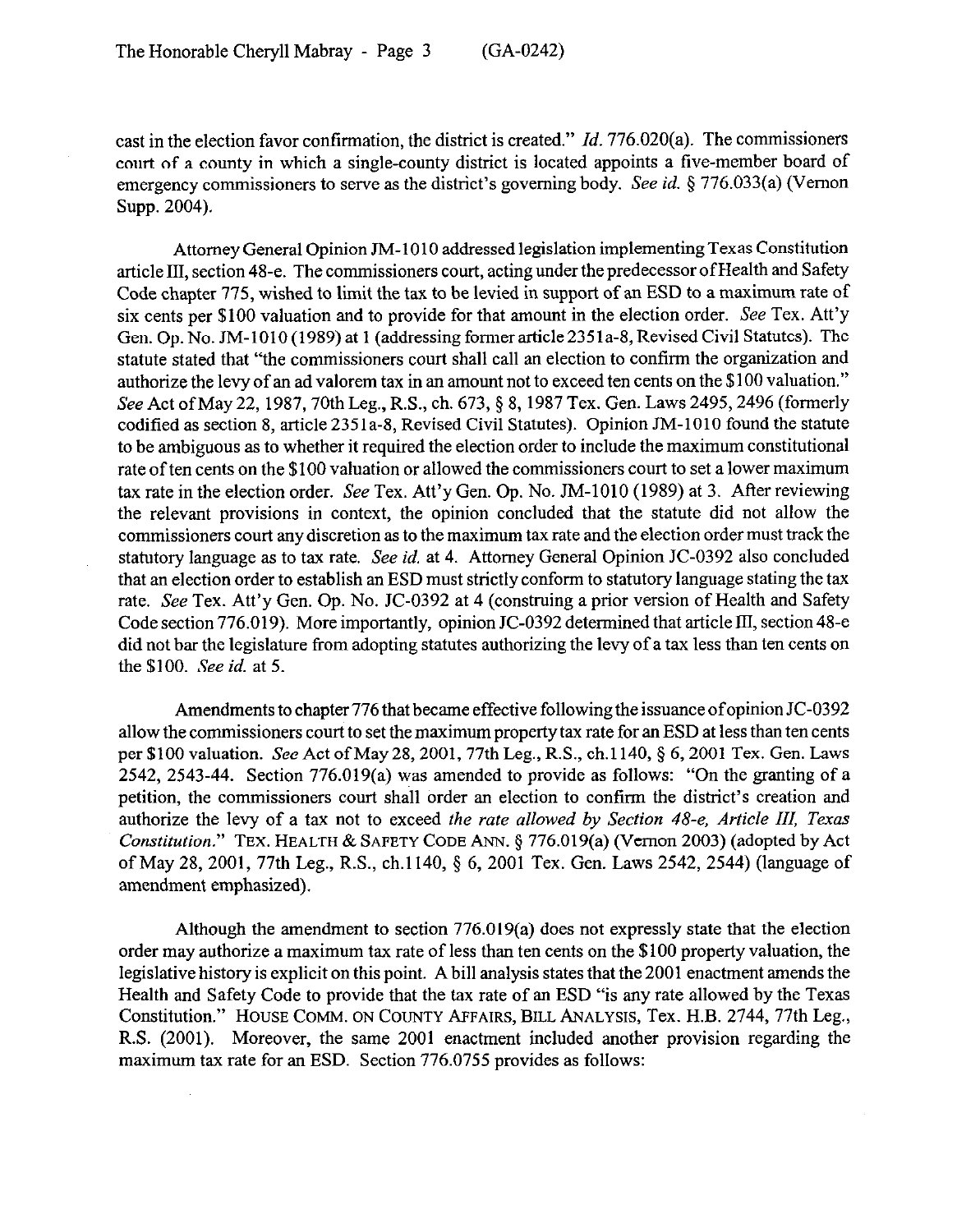A board [of emergency commissioners]<sup>3</sup> may order an election to increase the maximum tax rate of the district to any rate at or below the rate allowed by Section 48-e, article III, Texas Constitution. The proposition on the ballot must state the proposed maximum tax rate to be authorized at the election.

TEX. HEALTH & SAFETY CODE ANN. § 776.0755(a) (Vernon 2003) (adopted by Act of May 28, 2001, 77th Leg., R.S., ch.1140, § 6,200l Tex. Gen. Laws 2542,2544). This provision must mean that an ESD may be created with a maximum property tax rate of less than ten cents on the \$100 valuation. Otherwise, the ESD board could not possibly seek to increase the maximum tax rate and the above provision would be meaningless. See TEX. GOV'T CODE ANN. 5 311.021(2) (Vernon 1998) (presumption that the entire statute is intended to be effective). The commissioners court's election order may authorize a maximum property tax rate at any rate up to and including the ten cents on \$100 valuation allowed by article III, section 48-e. Of course, once an ESD is established, it may tax in any year at less than the maximum rate that it has adopted. See Tex. Att'y Gen. Op. No. JM-1010 at 5; see also TEX. HEALTH & SAFETY CODE ANN. § 776.075(a) (Vernon 2003) (board shall annually impose an ad valorem tax on real and personal property in the district for the district's support and the purposes of chapter 776).

A tax rate of zero is not unprecedented. See N. *Shore MRZ Ctr. v. Ill. Dep 't of Revenue, 723*  N.E.2d 726, 728 (Ill. App. Ct. 1999) (zero percent tax rate for certain goods provided by statute); Op. MO. Att'y Gen. No. 69-2004 (ambulance district set its property tax rate at zero in shifting to support by sales tax). We assume that the newly created ESD will not have any bonded indebtedness or obligations to third parties that will be jeopardized by the absence of any property tax support.

However, the commissioners court is not authorized to call an election to adopt a sales tax to support an ESD. No sales and use tax may be adopted until after a district has been confirmed and the commissioners court has appointed its board. See TEX. HEALTH & SAFETY CODE ANN. *§* 776.033(a) (Vernon Supp. *2004).* "A *district* may adopt a sales and use tax . at an election held as provided by Section 776.0752." *Id.* § 776.0751(a) (Vernon 2003) (emphasis added). "An election [to adopt a sales and use tax] is called by the adoption of a resolution by *the board." Id.*  5 776.0752(b) (emphasis added). At the election, the ballot shall permit voting "for or against the proposition: 'The adoption of a local sales and use tax in (name of district) at the rate of (proposed tax rate) percent."' *Id. 5 776.0752(c).* 

We conclude in answer to your question that the commissioners court may not order an election to create an emergency service district and at the same time impose a sales and use tax within the proposed district's boundaries. If the election order sets the maximum property tax rate at zero, the board is unlikely to have the funds necessary to pay board members' expenses or the expenses of an election to adopt a sales and use tax. But see *id. §* 776.031(5) (district may accept and receive donations). Thus, while there may not be a legal impediment against setting the tax rate at zero, it may be impossible as a practical matter to establish an ESD with a zero tax rate.

<sup>&</sup>lt;sup>3</sup>"Board" means the board of emergency commissioners. See TEX. HEALTH & SAFETY CODE ANN.  $\S$  776.001(1) (Vernon 2003).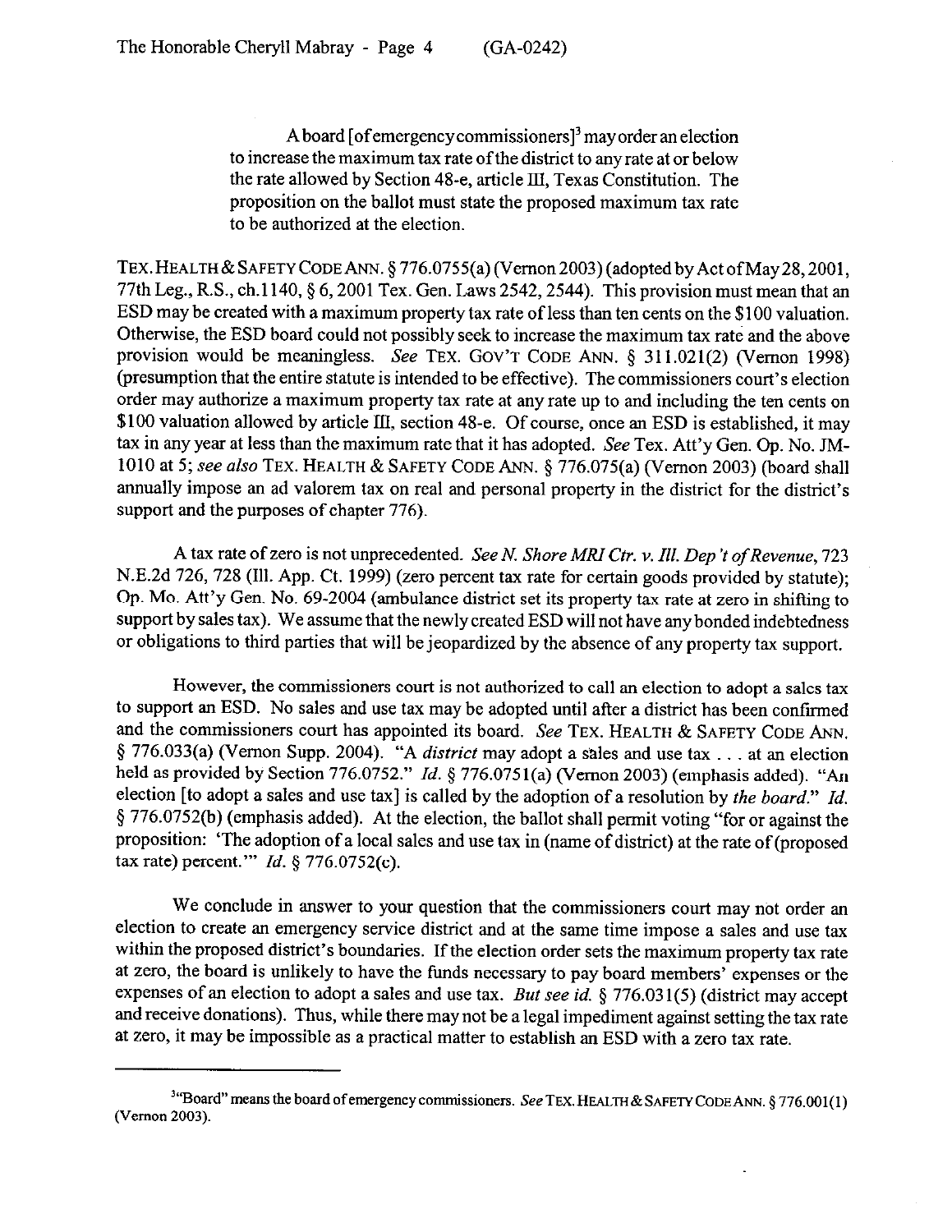You also ask whether Llano County may adopt a sales and use tax under Tax Code chapter 324, which authorizes a county with a population of 50,000 or less to adopt a one-half percent sales and use tax to provide health services in the county. See Request Letter, *supra* note 1, at 2; TEX. TAX CODE ANN.  $\S$ § 324.021-.022, .081 (Vernon 2002) (tax shall be adopted or abolished by election in the county). A county may not adopt the sales and use tax if as a result "the combined rate of all sales and use taxes imposed by the county and other political subdivisions having territory in the county would exceed two percent *at any location in the county."* TEX. TAX CODE ANN. § 324.021(b) (Vernon 2002) (emphasis added). You state that the one-half percent tax rate authorized by Tax Code chapter 324 combined with the rate of sales and use taxes established in the City of Llano would exceed a two percent tax rate within the city. See Request Letter, *supra* note 1, at 2.

Chapter 324 requires the sales and use tax to be established throughout the county. It must be approved "at an election held in the county," and the ballot shall permit adopting a "local sales and use tax in (name of county)." TEX. TAX CODE ANN. §§ 324.021(a), .061(b) (Vernon 2002). These chapter 324 provisions may be contrasted with Health and Safety Code section 776.013(3), which requires the petition to establish an ESD to describe the "proposed district's boundaries as designated by metes and bounds or other sufficient legal description," and section 776.020(d), requiring the commissioners courts' order recognizing the ESD's creation to "insert description [of district] unless the district is countywide." TEX. HEALTH & SAFETY CODE ANN.  $\S$  776.013(3), .020(d) (Vernon 2003). Nothing in chapter 324 provides for establishing the sales and use tax in an area less than the entire county. Llano Countymaynot adopt the sales and use tax authorized by Tax Code chapter 324 if that tax, when combined with the rate of sales and use taxes imposed by the county and other political subdivisions having territory in the county, would exceed two percent anywhere in the county. See TEX. TAX CODE ANN. 5 324.021(b) (Vernon 2002). *See generally Fitzgerald v. Advanced Spine Fixation Sys., Inc., 996* S.W.2d 864, 865-66 (Tex. 1999) (court construes a statute by looking to the plain meaning of its language). If the one-half percent tax rate authorized by Tax Code chapter 324 combined with the rate of sales and use taxes established in the City of Llano would exceed a two percent tax rate within the city, Llano County may not adopt the sales and use tax authorized by chapter 324.